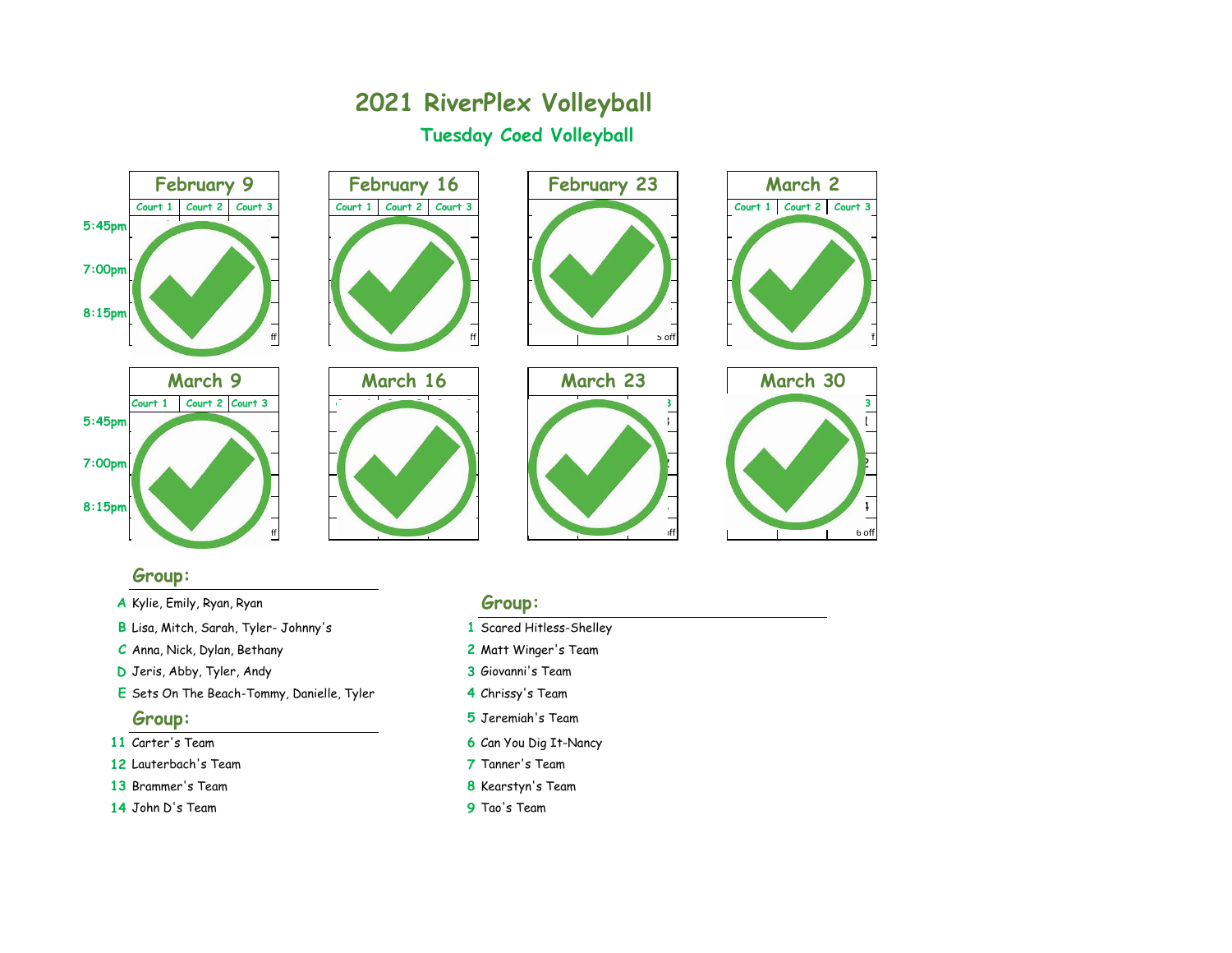# **Group:**

| C A Bronson's Team         | 23 |    |                   |    |
|----------------------------|----|----|-------------------|----|
| A K Cavanah's Team         | 19 | 11 | Group:            |    |
| <b>E</b> Sets On The Beach | 14 | 13 | 7 Tanner's Team   | 19 |
| <b>D</b> Bainter's Team    | 10 | 17 | 5 Jeremiah's Team | 17 |
| <b>B</b> Johnny's Team     |    | 21 | 4 Chrissy's Team  | 13 |

# **Group:**

| 11 Carter's Team     | 22                | ╭  |
|----------------------|-------------------|----|
| 13 Brammer's Team    | 16                | Χ  |
| 12 Lauterbach's Team | 10                | 14 |
| 14 John D's Team     | $\mathbf{\Omega}$ | 24 |

## $Group:$

| 7 Tanner's Team               | 19 | 2  |
|-------------------------------|----|----|
| 5 Jeremiah's Team             | 17 | 4  |
| 4 Chrissy's Team              | 13 | 8  |
| 1 Scared Hitless-Shelley      | 12 | 9  |
| <b>6 Can You Dig It-Nancy</b> | 10 | 11 |
| 9 Tao's Team                  | 8  | 13 |
| 2 Matt Winger's Team          | 8  | 13 |
| 3 Giovanni's Team             | 6  | 15 |
| 8 Kearstyn's Team             | 3  | 21 |
|                               |    |    |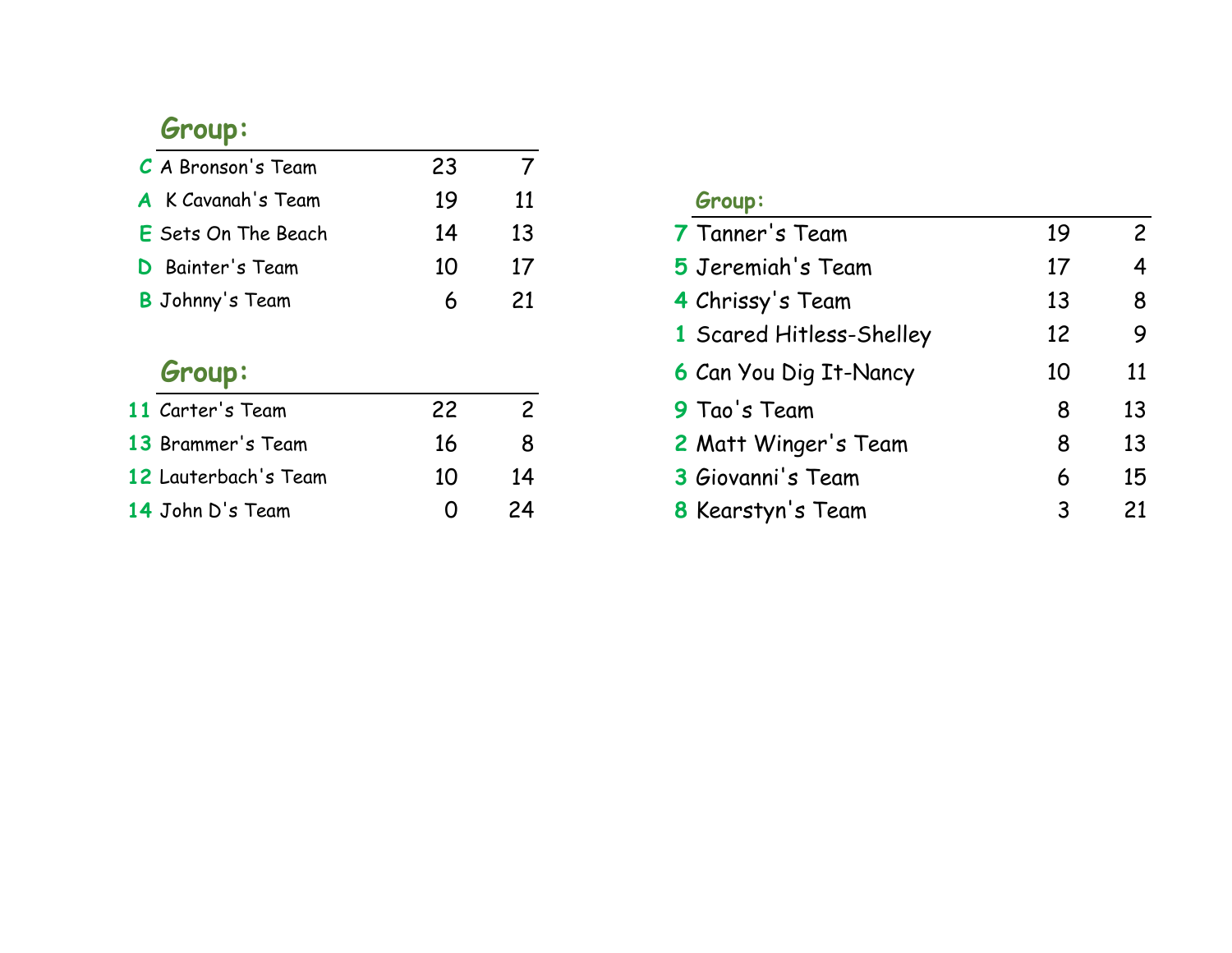

## **Group:**

- A VolleyLlamas-Debbie
- **B** Greiner's Team **Group: 1** Shelby's Team **Group:**
- 
- **D** How I Set Your Mother-Jessica **3** TK's Team **12** John, Bella, Jasmine, Jason
- 
- 

| v<br>. . |         |   | P. |   |
|----------|---------|---|----|---|
| v<br>۰.  | ٠<br>۰. | × |    | × |

- 
- 
- 
- 
- 
- **6** Nic's Team
- **7** Tyler's Team
- **8** Sam's Team

- **C** Hoop Dreams-Blake **2** Travis' Team **11** Johnny, Brittany, Victoria, Robert
	-
- **E** Coleton's Team **4** Anna's Team **13** Phil, Jess, Jeff, Megan
- **F** Kiss My Ace-Karen **5** Kylie's Team **14** Andrew, Isaiah, Violet, Lauren